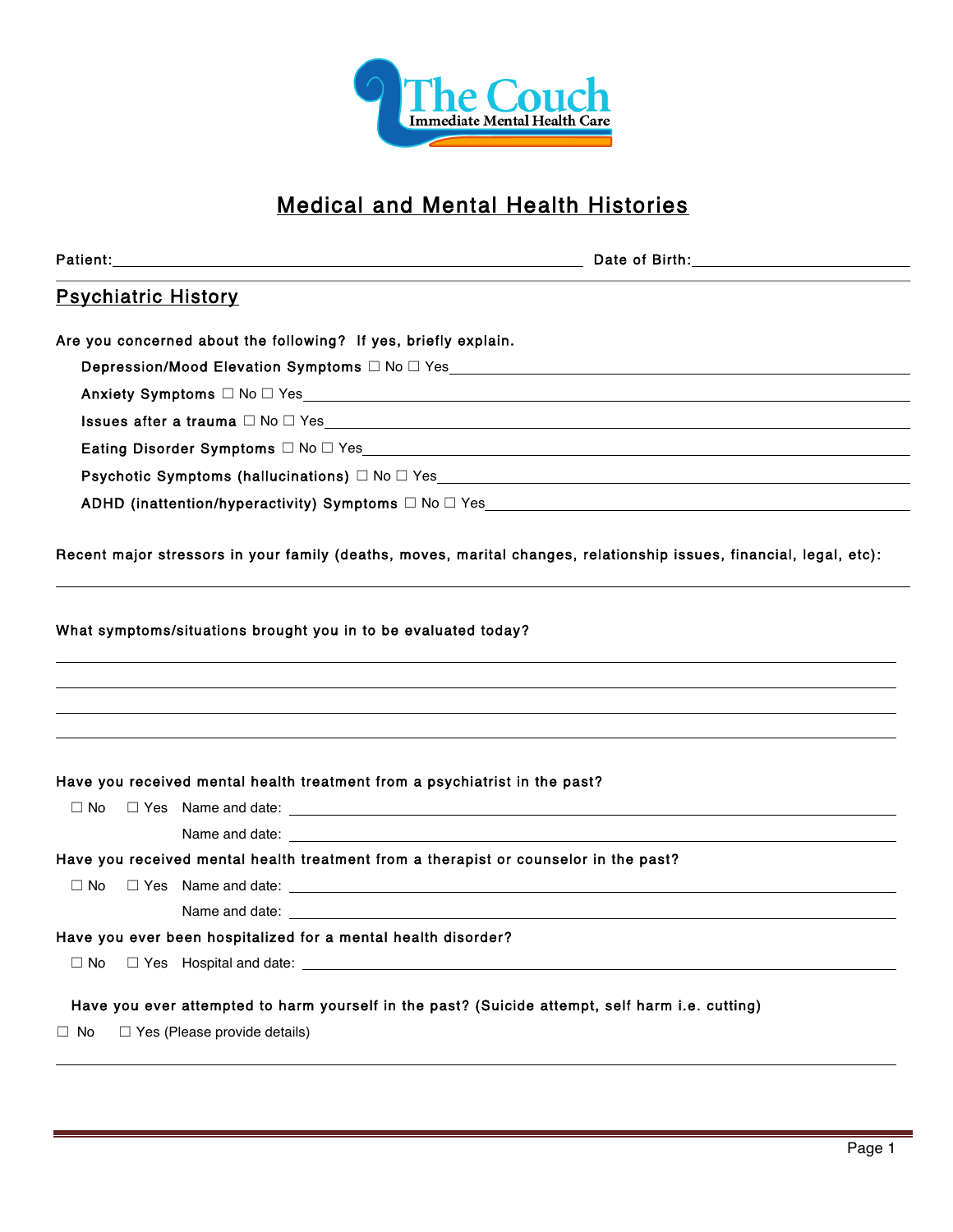#### Have you been prescribed medications for a mental health disorder by a psychiatrist or other doctor in the past?

|                                                        | Strength/Frequency                                                                                              | How long taken?                     | Prescribing doctor                  |
|--------------------------------------------------------|-----------------------------------------------------------------------------------------------------------------|-------------------------------------|-------------------------------------|
| Medication                                             |                                                                                                                 |                                     |                                     |
|                                                        |                                                                                                                 |                                     |                                     |
|                                                        |                                                                                                                 |                                     |                                     |
|                                                        |                                                                                                                 |                                     |                                     |
|                                                        |                                                                                                                 |                                     |                                     |
|                                                        | Are you currently taking any medications prescribed by another doctor? $\square$ No                             |                                     | $\Box$ Yes                          |
| Medication                                             | Strength/Frequency                                                                                              | How long taken?                     | Prescribing doctor                  |
|                                                        |                                                                                                                 |                                     |                                     |
|                                                        |                                                                                                                 |                                     |                                     |
|                                                        |                                                                                                                 |                                     |                                     |
|                                                        |                                                                                                                 |                                     |                                     |
|                                                        |                                                                                                                 |                                     |                                     |
|                                                        |                                                                                                                 |                                     |                                     |
|                                                        | Have your previous psychiatric medications been helpful? Did you have any side effects? Why did you stop taking |                                     |                                     |
|                                                        |                                                                                                                 |                                     |                                     |
|                                                        | Do you use any drugs, including alcohol, nicotine and/or illicit drugs? $\Box$ No                               |                                     | $\Box$ Yes (Please provide details) |
|                                                        |                                                                                                                 |                                     |                                     |
|                                                        |                                                                                                                 |                                     |                                     |
|                                                        | $\Box$ No                                                                                                       | $\Box$ Yes (Please provide details) |                                     |
| them?<br>Have you ever used illicit drugs in the past? |                                                                                                                 |                                     |                                     |
|                                                        |                                                                                                                 |                                     |                                     |
|                                                        |                                                                                                                 |                                     |                                     |

Are you allergic (i.e., rashes, hives, anaphylaxis) to any medications? □ No □ Yes (drug and details of reaction)

Do you have any current health concerns? □ No □ Yes (Please provide details) \_\_\_\_\_\_\_\_\_\_\_\_\_\_\_\_\_\_\_\_\_\_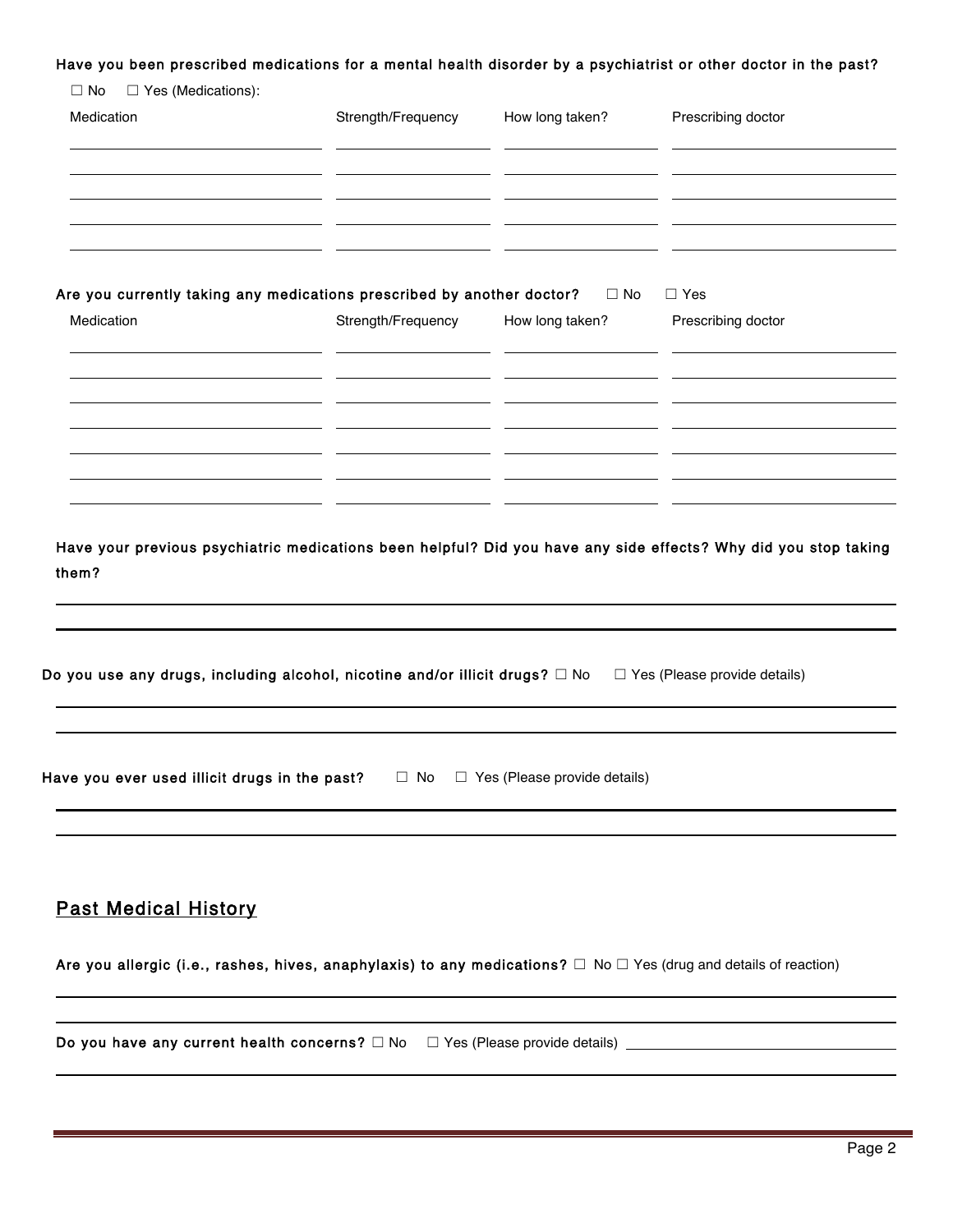Have you had any major surgeries or accidents requiring medical treatment (fall, car accident, etc.) in the past? **☐** No **☐** Yes (Please provide details and dates)

| Have you ever hit your head so hard that you passed out or lost consciousness?                                                                                                                                                 |
|--------------------------------------------------------------------------------------------------------------------------------------------------------------------------------------------------------------------------------|
|                                                                                                                                                                                                                                |
| Have you ever had a seizure? $\Box$ No $\Box$ Yes (details and dates)                                                                                                                                                          |
| Have you ever had chest pain or heart problems? $\Box$ No $\Box$ Yes (details and dates)                                                                                                                                       |
| Have you ever passed out or fainted? p No p Yes (details and dates)                                                                                                                                                            |
| Are you currently sexually active? $\Box$ No $\Box$ Yes                                                                                                                                                                        |
| Do you see a primary care physician (PCP), or any other doctor, on a regular basis?                                                                                                                                            |
| (Please provide the physician's name, practice address, and phone number, if readily available)                                                                                                                                |
|                                                                                                                                                                                                                                |
| Other Physician (i.e., Specialist physician): Manual Charles Communist Charles Communist Charles Charles Charles Charles Charles Charles Charles Charles Charles Charles Charles Charles Charles Charles Charles Charles Charl |
| <b>General Information</b>                                                                                                                                                                                                     |
| Do you have any history of being physically, sexually, or emotionally abused? $\Box$ No $\Box$ Yes (Please provide details)                                                                                                    |
|                                                                                                                                                                                                                                |
| Do you have any history of witnessing traumatic events, including domestic violence? $\Box$ No $\Box$ Yes (Please provide details)                                                                                             |
|                                                                                                                                                                                                                                |
| Were you ever placed in someone else's care other than that of your parents/guardians (i.e. social service removal)?                                                                                                           |
| $\Box$ No $\Box$ Yes (Please provide details)                                                                                                                                                                                  |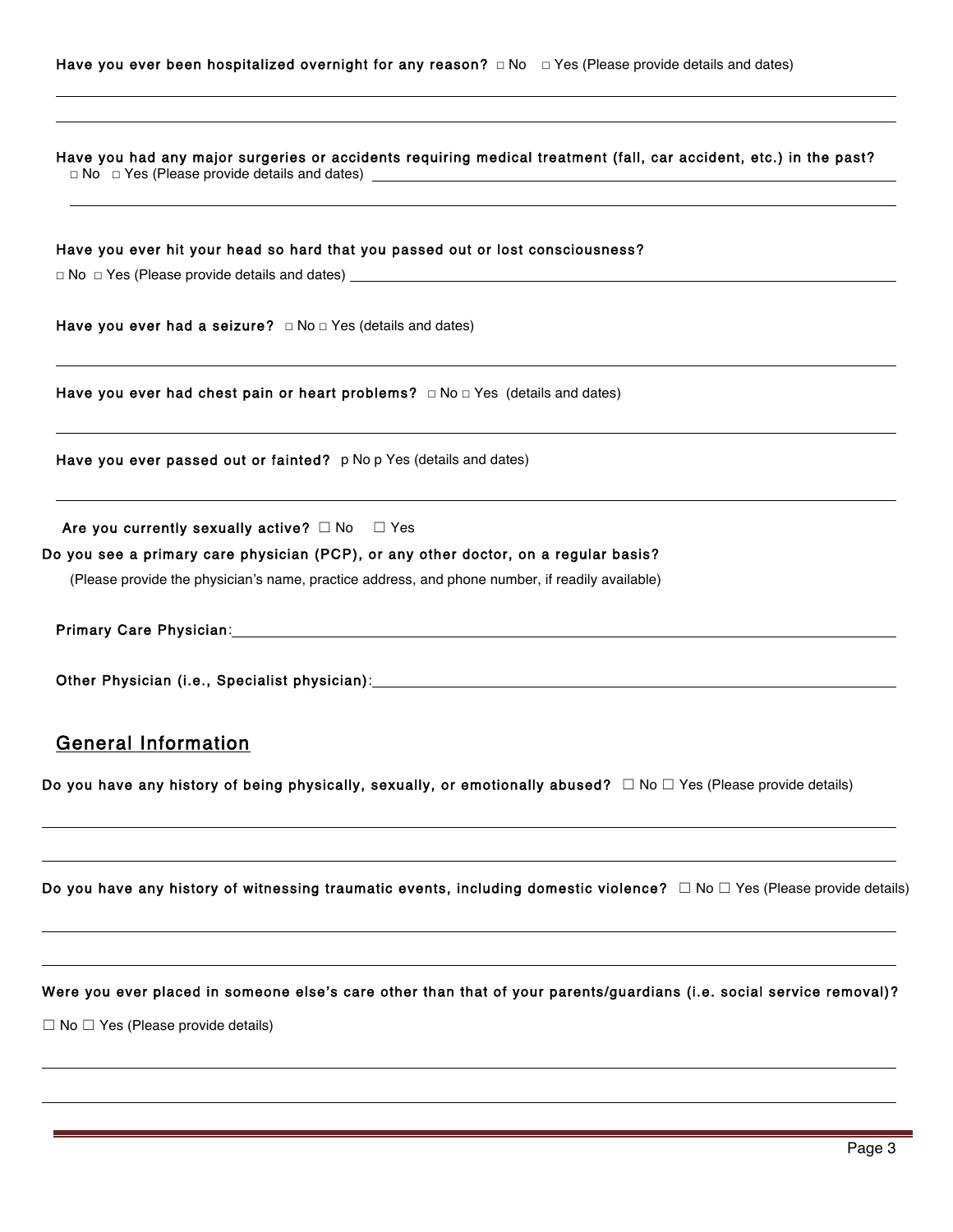| Please list everyone currently living in your home (i.e., spouse, children, roommate)                                                                                                         |
|-----------------------------------------------------------------------------------------------------------------------------------------------------------------------------------------------|
| What do you like to do in your free time (hobbies or other interests)?                                                                                                                        |
|                                                                                                                                                                                               |
|                                                                                                                                                                                               |
|                                                                                                                                                                                               |
| Any history of repeating a grade(s)? $\Box$ No $\Box$ Yes (Please provide grade(s) repeated)                                                                                                  |
| Any recent change in academic or work performance? $\Box$ No $\Box$ Yes (Please provide details)                                                                                              |
| Do you have any problems with friendships or relationships? $\Box$ No $\Box$ Yes (Please provide details)<br>,我们也不会有什么。""我们的人,我们也不会有什么?""我们的人,我们也不会有什么?""我们的人,我们也不会有什么?""我们的人,我们也不会有什么?""我们的人 |
| Current relationship status: □ Single □ Married □ Divorced □ Widowed                                                                                                                          |
| Do you have children (biological or adopted)? $? \square$ No $\square$ Yes                                                                                                                    |
| If yes, how many and what are their ages, names, and sex (i.e., male or female)?                                                                                                              |
|                                                                                                                                                                                               |
| <b>Family History</b>                                                                                                                                                                         |

Do you have any history of blood-related family members (parents, grandparents, siblings, aunts/uncles, or immediate cousins) having a history of any of the following? (Please indicate whether the family member is on your mother's or father's side of the family)

Mood Disorders (i.e., Depression, Bipolar) □No □Yes [Family member(s)]

Anxiety Disorders (i.e., "Nervous Breakdowns") □No □Yes [Family member(s)]

Schizophrenia (i.e., Hallucinations) □No □Yes [Family member(s)]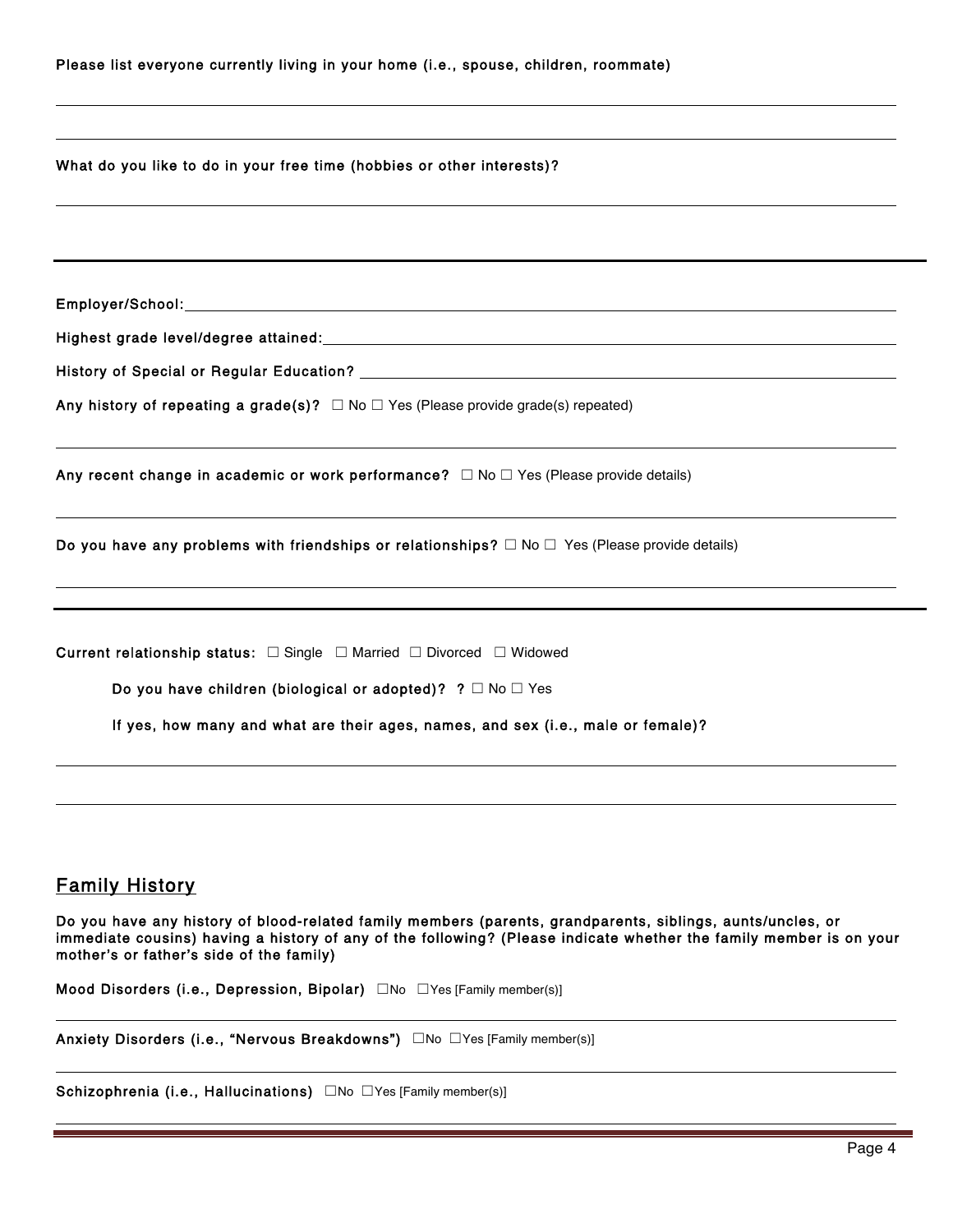| Suicide Attempts or Completions pNo pYes [Family member(s)] |  |
|-------------------------------------------------------------|--|
|-------------------------------------------------------------|--|

Drug Abuse or Dependence □No □Yes [Family member(s))

Alcohol Abuse or Dependence □No □Yes [Family member(s))

Learning Disorders/Mental Retardation □No □Yes [Family member(s))

ADHD or Behavioral Problems □No □Yes [Family member(s))

Sudden Death Before the Age of 40 years old □No □Yes [Family member(s))

Seizures □No □Yes [Family member(s))

 $\overline{a}$ 

 $\overline{a}$ 

Other (i.e., Autism) □No □Yes [Family member(s))

Thank you for completing this form.

Date: Patient Signature: Date: Patient Signature: